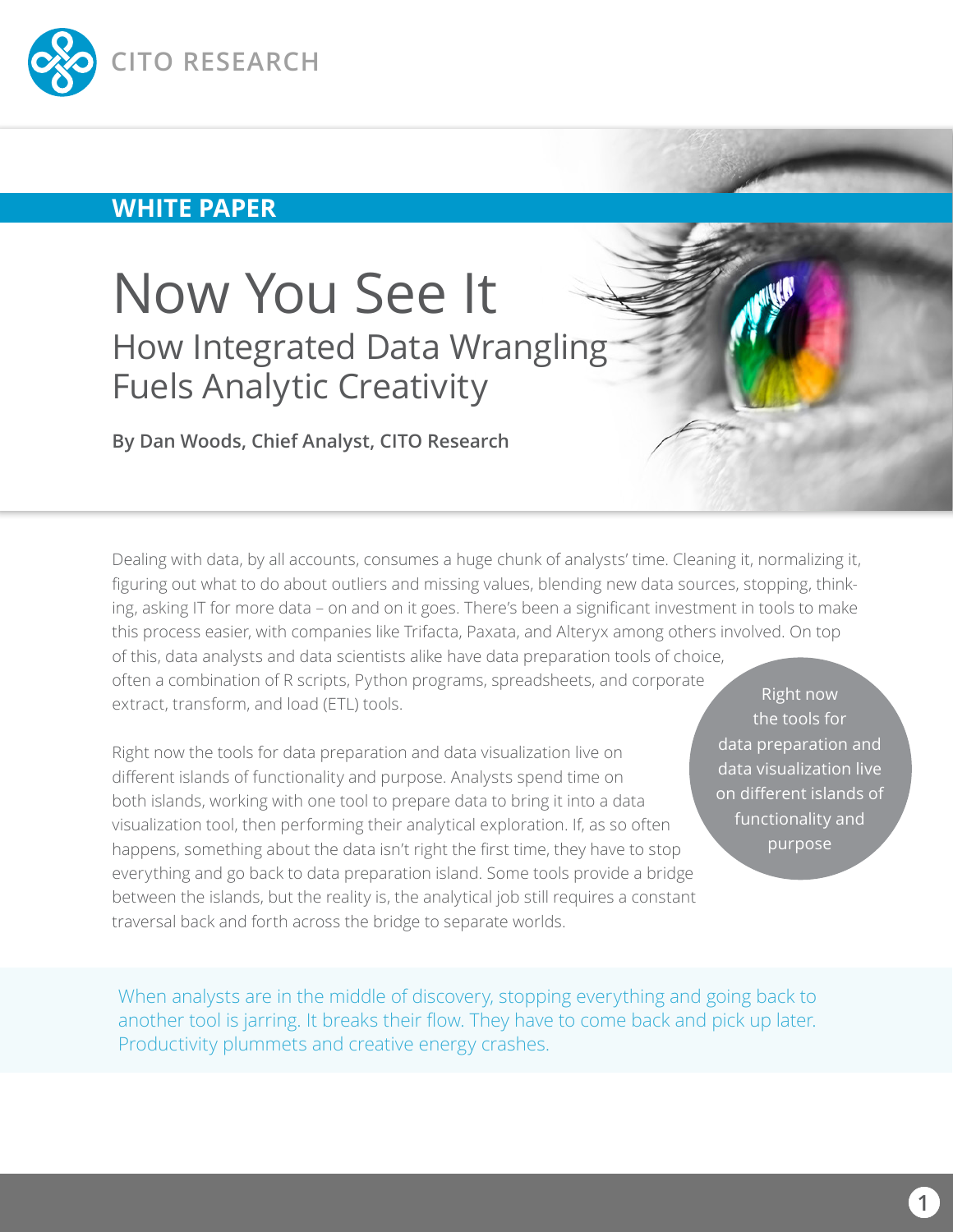

But what if there were a way to combine data preparation and analytics in one tool, to make the analytics experience into one immersive, integrated experience? What if it were possible to bring the two cultural islands of data and analytics into one place? How would it work? How could it improve the quality of insight discovery? Several vendors have tried addressing these questions. Tableau, Qlik and TIBCO Spotfire all use different forms of interactive visualizations that allow backend data to be explored. But breaking away from the pack to integrate data wrangling tightly with analytics is TIBCO Spotfire.

So the question is, what does immersive, integrated data wrangling really do for you?

## Changing Data Wrangling's Reputation: From Grunt Work to Artisanship

Whatever combination of tools is used, data preparation and wrangling is arguably the grunt work of the analytics process. Data analysts can spend days, weeks, or even months on projects just to extract, normalize and prepare data for analysis. And once they see the data, it's likely that they'll see something they missed, whether it's outliers, missing values, or simply a hankering to correlate the data they're seeing with another data source. Inevitably, they have to go back to the drawing board:

Data preparation and data wrangling consumes about 80% of the time it takes to find analytical insights

back to IT, back to their ETL tool, or back to data preparation tools to work on the data again and then bring it back into the data visualization tool again. The iterative process of data preparation and data wrangling consumes about 80% of the time it takes to find analytical insights.

Integrated data wrangling is like painters with color palettes, who can adapt, mix, and create new colors at will, as they create the perfect array of colors to make their vision come to life. Like painters, analysts using immersive data wrangling tools can mix data at will, adapt it to their needs, and create new data palettes at will.

TIBCO Spotfire provides a single environment to eliminate context switching for analysts. By embedding data wrangling within Spotfire's visualization environment, data wrangling becomes organic and immersive, transforming what was fragmented, two-step grunt work and back and forth into a skillful, seamless, artistic process.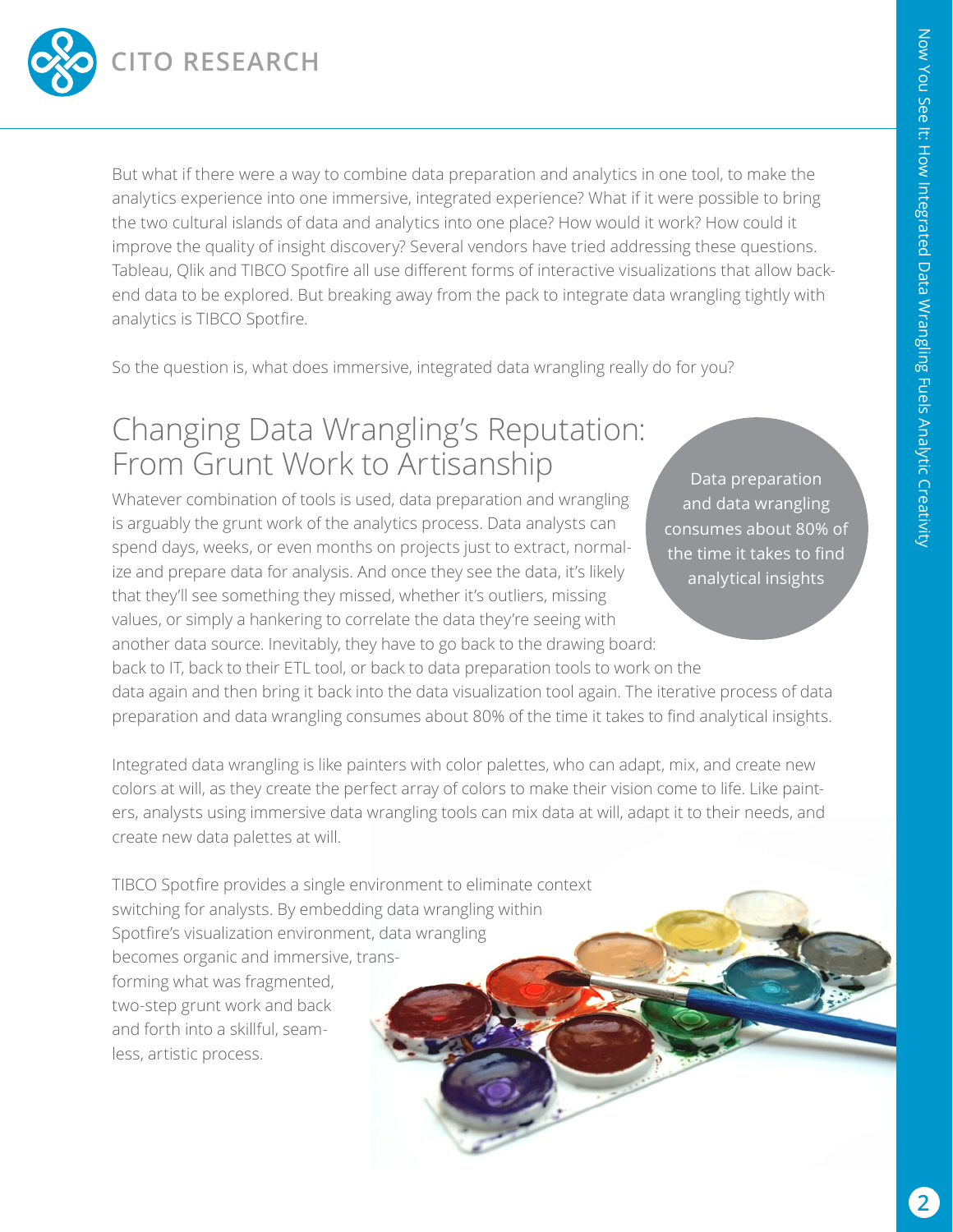

### How Does Immersive Data Wrangling Work in Spotfire?

There are three main elements to immersive data wrangling in Spotfire.

- **Basic inline data manipulation.** For example, Spotfire lets analysts take the data they have loaded and work with it, like a color palette, pivoting, unpivoting, categorizing, grouping, splitting, and filling in missing values. Analysts can apply these techniques to a broad swath of enterprise data, thanks to the ability to connect to a wide array of data sources, both traditional and streaming.
- **Analysts can play and analyze at the same time**. For example, Spotfire suggests visualizations to try, based on its understanding of the data. If analysts spot data anomalies, they can continue to mix, fix, and refine the data, in place, right next to their visualization. Just as painters interact with their canvas, brush, and palette at the same time, analysts can interact with data, visualizations, and even R mathematical models, all at the same time.
- **Spotfire keeps a visual, editable map of data wrangling steps** so analysts can see where they came from, where they've been, and even transformations they tried that didn't work as expected. And once they get the data wrangled just the way they like it, they can export the steps they took to make the process repeatable.

By pulling interactive data visualization and data wrangling into one environment, the vision for painless data wrangling is nearly complete for analysts.